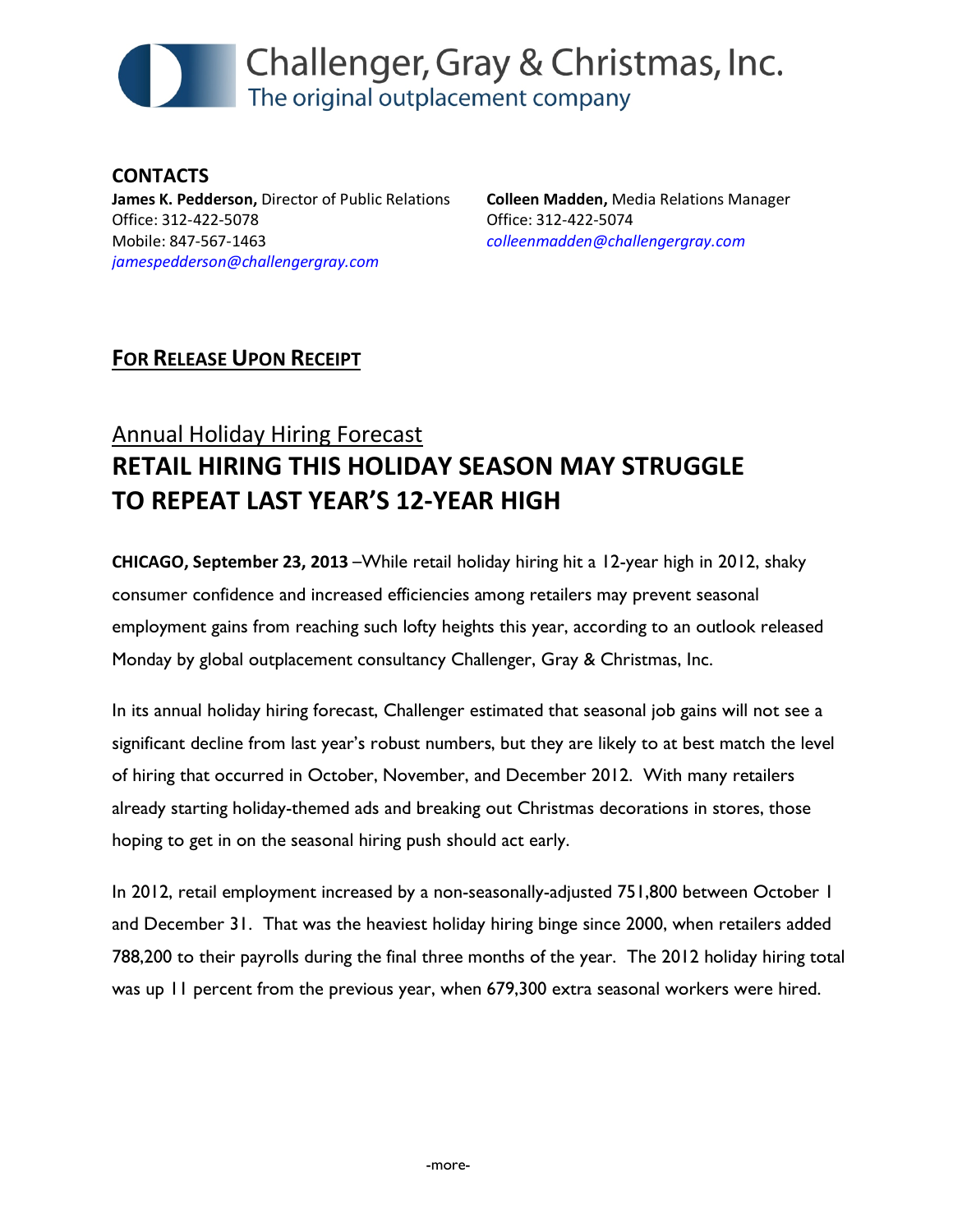Last year marked the fourth consecutive increase in holiday hiring since 2008, at the height of the Great Recession. Retailers added just 324,900 workers that year, the fewest since 1982, when retail employment grew by only 259,500 during the holiday season.

"There are several factors that could keep holiday hiring from reaching last year's level. While, the economy and job market are improving, it has now been four years since the recession officially ended and millions of Americans are still unemployed or underemployed. As a result, consumers remain uneasy, which is evidenced by wide monthly mood swings in confidence surveys," said John A. Challenger, chief executive officer of Challenger, Gray & Christmas.

The early prognosis on September sentiment from Thomson Reuters/University of Michigan found that sentiment slipped to its lowest level since April. The drop comes just over one month after hitting a six-year high. Such mood swings are not instilling a lot of optimism among those charged with reading the retail sales tea leaves.

The latest forecast from retail research firm ShopperTrak predicts that sales at U.S. stores will climb rise only 2.4 percent in November and December compared with increases of 3 percent in 2012, 4 percent in 2011 and 3.8 percent in 2010. Meanwhile, store visits are expected to fall 1.4 percent during those months.

"Price conscious consumers are doing more and more of their holiday shopping online, where they often find the best deals and can typically enjoy free delivery and no sales tax. The ongoing shift to Internet shopping could see some seasonal hiring in this area, but the numbers will never match the employment gains seen in traditional brick-and-mortar establishments, primarily because there simply are not has many. For every Amazon, there are dozens of national retail chains with the potential to hire thousands," said Challenger.

Last year, Amazon announced plans to hire 50,000 seasonal workers to meet increased holiday activity. While that figure is indeed impressive, it is virtually the only online retailer that has that level of hiring capacity. Meanwhile, just a handful of traditional brick-and-mortar retailers added more than 400,000 holiday workers in 2012. Based on news reports from last September and October, Target added 88,000; Macy's, 80,000; Kohl's 52,700; Walmart, 50,000; and Toys R Us, 45,000, just to highlight a few.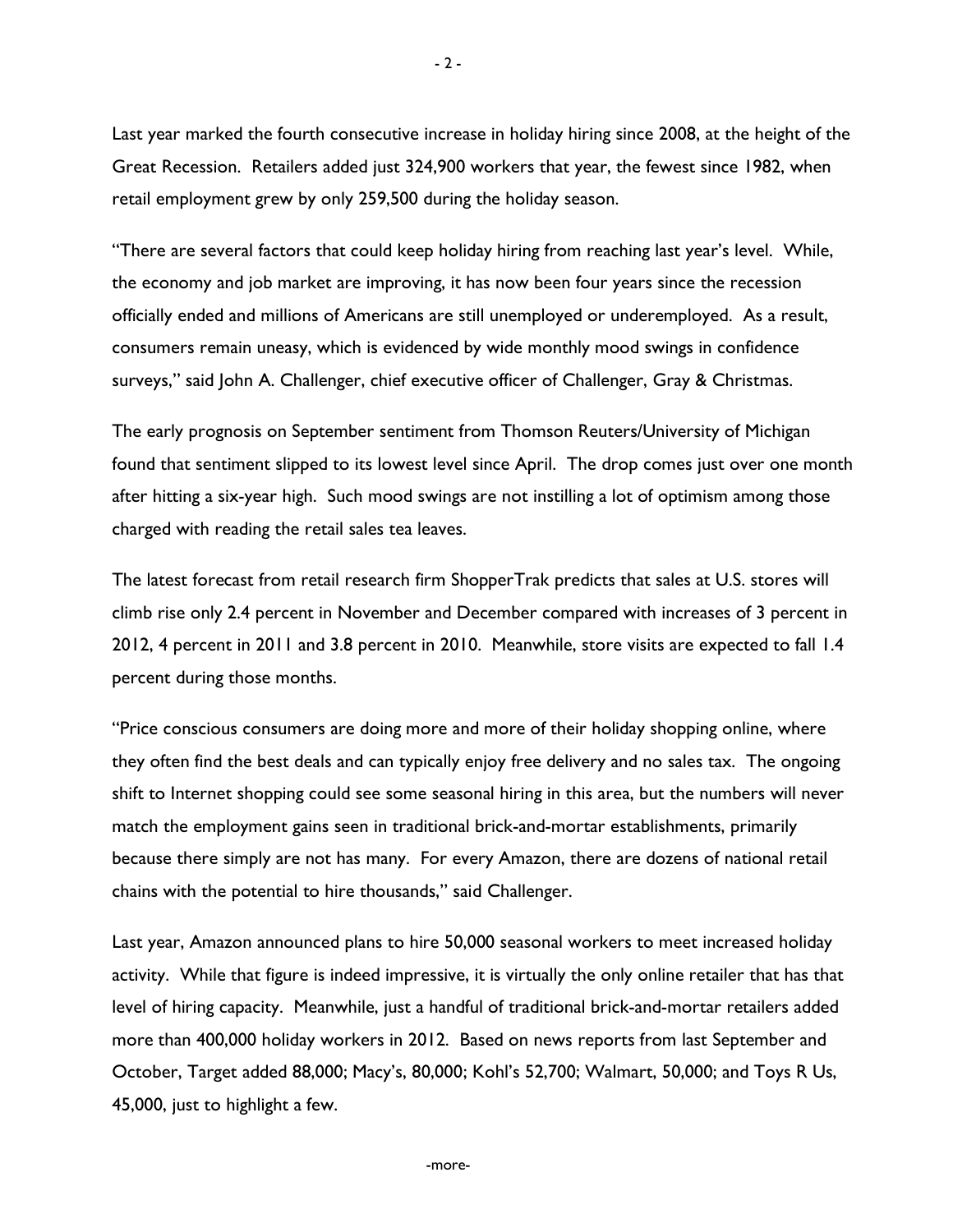"Whether it is related to increase online shopping or the shakiness in consumer confidence, the expectation that there will be fewer people in the stores could prompt some retailers to reduce the number of extra people they will need on the sales floor. However, low expectations are not the only factor that could contribute to flat hiring. The fact is that retailers are getting smarter about staffing. The era of Big Data has armed everyone with the information they need to more accurately predict the ebbs and flows in sales activity and adjust hiring accordingly," said Challenger.

According to reports, Target plans to add 70,000 holiday workers this year, which is down from the 88,000 added a year ago. However, the decline, according to the company, has nothing to do with sales expectations. Fewer temporary workers will be needed due to increased efficiencies and a desire among its permanent, full-time staff to reap the rewards of extra holiday hours. In a statement to the Associated Press, Target's executive vice president of human resources, Jodee Kozlak, noted, "We're getting smarter in terms of anticipating how many resources we need when guests are really going to be shopping the hardest."

In addition to increased efficiency, stronger hiring in the early part of the year may forego the need to add extra workers for the holidays. Retail employment grew by about 482,000 between March and August. That is up 42 percent from the 340,000 workers added to retail payrolls during the same period in 2012. The last three months (June – August) have been particularly robust in terms of hiring, with retailers adding 218,600 new workers, compared to 67,000 during the same stretch a year ago.

"Just as the holiday ads and decorations appear earlier and earlier each year, we may be seeing earlier holiday hiring. With enough flexible, part-time workers, retailers can handle the wide fluctuations that occur in the last half of the year, starting with back-to-school sales, followed by Halloween, and culminating with Christmas," Challenger suggested.

Even if hiring does not meet last year's level, Challenger expects that holiday hiring could still be in the 700,000 range. And retailers are not the only employers adding seasonal workers. Last year, FedEx added 20,000 workers and UPS brought in an extra 55,000 to help with holiday deliveries.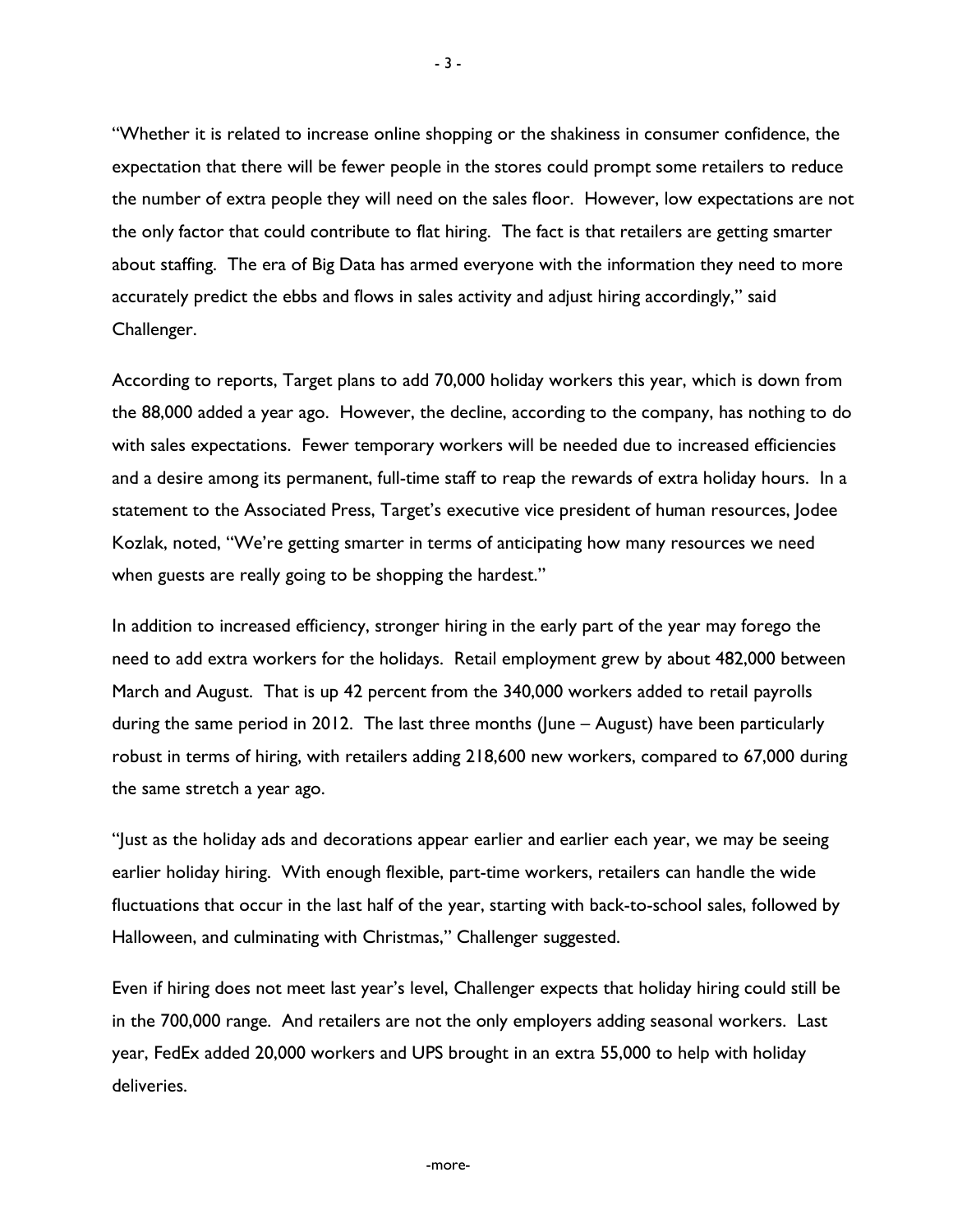"It is never too early for holiday job seekers to begin their searches now. The bulk of the seasonal hiring decisions will be made in October. However, do not give up if your first attempts at finding a job are unsuccessful. There is constant churn in the retail industry. It has some of the highest turnover rates of any industry," said Challenger.

"Additionally, do not limit yourself to 'on-the-floor' sales positions. The big box stores, in particular, also need extra workers in their shipping facilities and overnight stocking positions. Opportunities also exist outside of retail, in areas like catering and with shipping companies, restaurants, movie theaters, caterers, etc.," said Challenger.

"When job seeking in retail or any other sector, it is important to remember some key interview guidelines: dress appropriately, be on time, show enthusiasm and follow up. According to one hiring manager, the biggest mistake job applicants make when seeking a holiday position is "demanding a specific schedule from prospective employers."

Temporary workers must be prepared to be flexible, whether it is hours or type of work. Either can vary as the holiday season progresses.

"Holiday job seekers should start their search by contacting friends already working in establishments that could need holiday workers. You should also target establishments of which you are a frequent customer. If there are certain retail outlets where you would prefer to work, start going there when business is slow and try to make a connection with a manager or assistant manager. The key is separating oneself from the pile of applicants the store will see between now and Halloween," Challenger concluded.

# # #